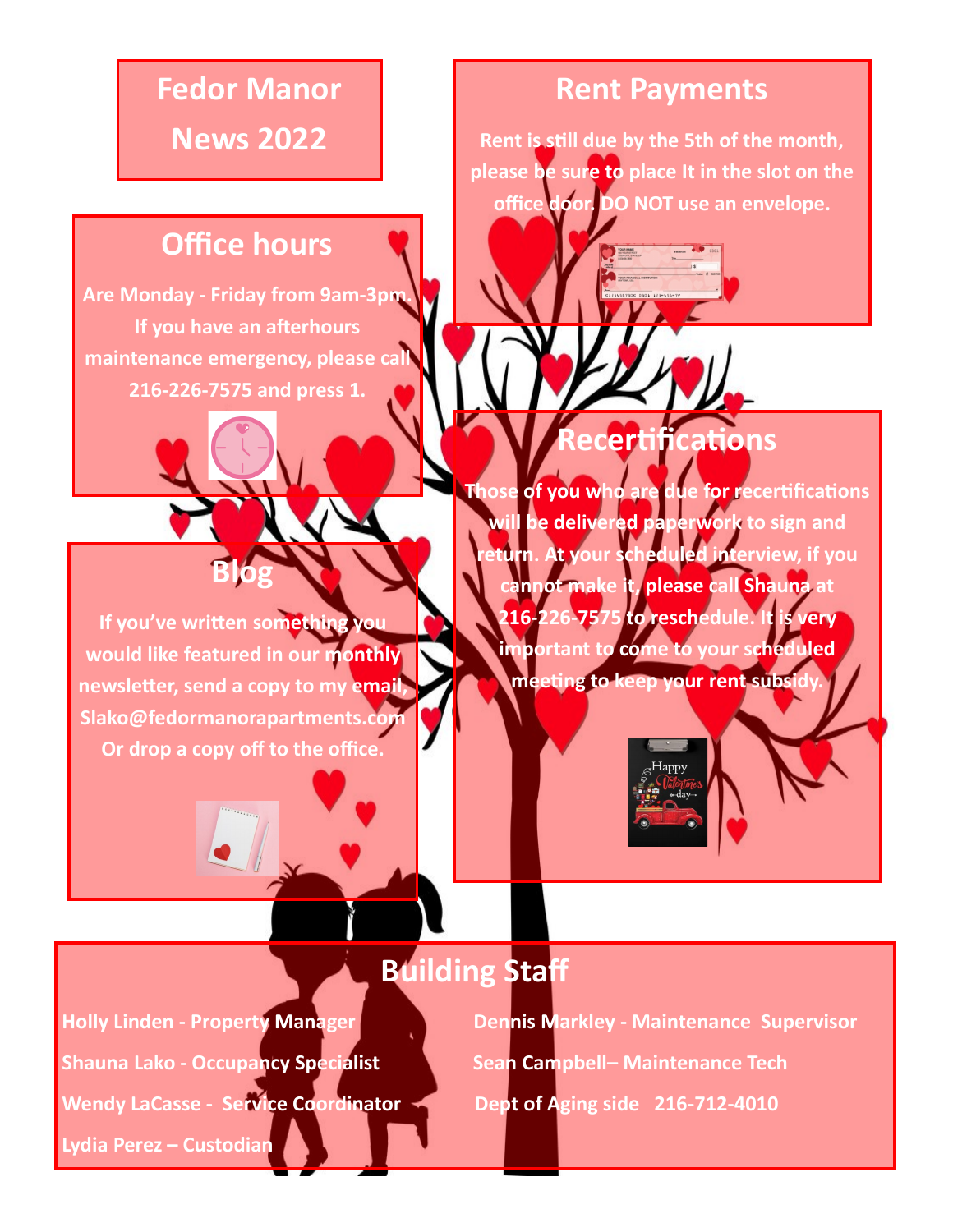## **No Smoking**

**By law you may not smoke within 30 feet of any entranceway. This means that you may not smoke by either entry door, the outdoor patio, or the outside stairway entrance. You must move away from the building to smoke. Smoking on the building grounds can result in a lease violation. Please see your house rules for information on this topic.**



## **After Hours Maintenar**

#### **Emergencies**

**If you have an afterhours maintenance emergency, please dialong 216-226-7575 and press 1 to be connected to the emergency service line. Please do not call the maintenance crews phones or knock on their doors. The emergency service will contact them if needed.**



**Check the calendar for any upcoming events. All event dates and times will be posted. Events that require a signup sheet will have one placed on the sign-up table. Please check each event flyer for more** 

**information.**

光 凝土光电

**Socializing**

**Please refrain from "socializing" in front of any of the building's entryways. This can make it difficult for other residents to enter and exit the building while also causing a safety hazard.**

 $\frac{0}{0}$ 

# **Loud Noises**

L  $\frac{1}{2}$ 

**Please be kind to your neighbors and keep the noise to a minimum between QUIET the hours of 10pm and 7am.**



#### **Facebook**

**Like our facebook page https://www.facebook.com/fedormanorapartments**

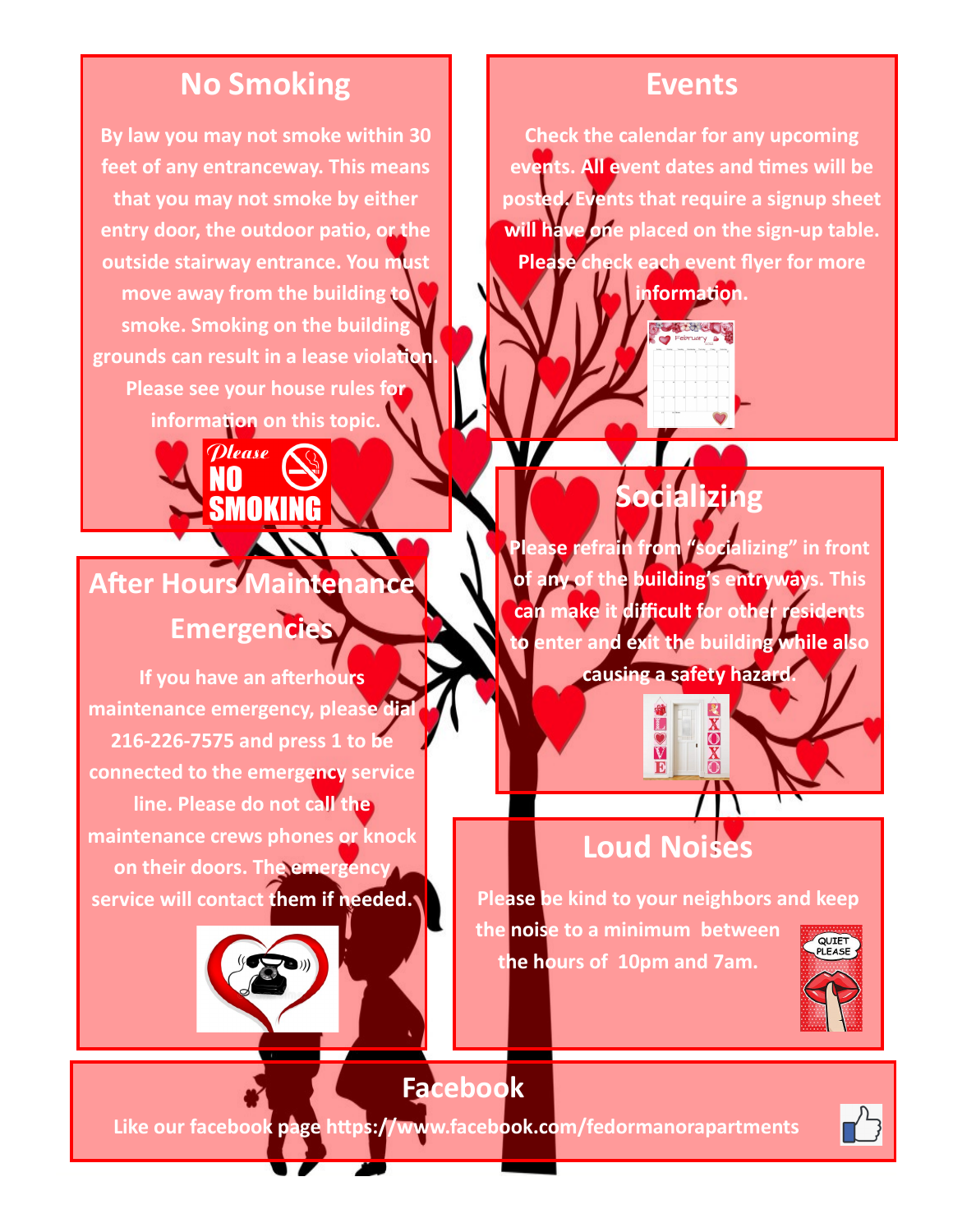#### **Bag of Groceries**

**We will no longer be delivering the bag of groceries which is dropped off every third Tuesday of the month. You must come downstairs and pick it up. If you do not your bag of groceries will be donated. will be listed on the calendar each month.** 



**Promptness** 

**Please be on time to any scheduled event you signed up for. If you are unable to**  attend, please remove yourself from the **sign-up sheets. Most events are planned based on number of participants.**



## **Notice Boards**

**Please do not remove any flyers off of the** 

**notice boards.**

**DO NOT REMOVE** 

# **Shopping Carts**

**Tenants must sign up at the office to use the shopping carts. Please see a staff member to use them.**

# **Laundry Room Rules**

**Please share the laundry room with your fellow residents. Only 2 washers and 2 dryers in use per tenant. No powder detergent!** 

#### **Hearing Impaired**

 $\boldsymbol{U}$ 

**Captel: a company that specializes in phones that can be heard on but also read will be here on 2-10-2022. If your hearing is impaired and you are interested in a phone please contact Wendy.** 





**We will be taking pictures at our monthly events and putting them on our social media page. If you do not wish to have pictures of you included,** 



**please let us know.**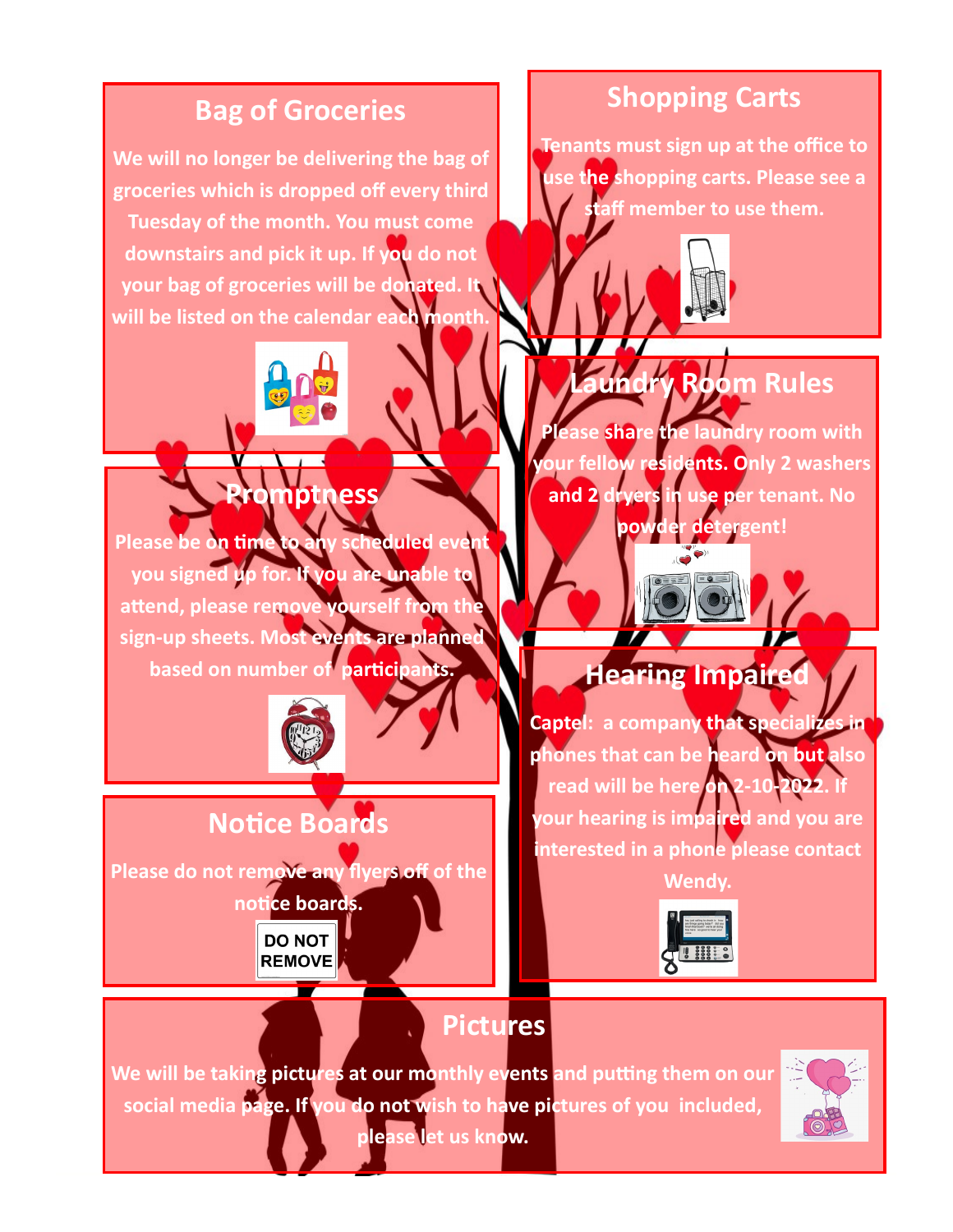# **Words with Wendy**

**Hello Fedor Manor Residents,**

**February is Black History Month. It's a time the country highlights and celebrates he accomplishments of Black Americans.**

**February 1st is Chinese New Year.** 

**February 9th is the podiatry clinic on the second floor. Please call the office of Dr. Bakich at 330-339-6233 to schedule your appointment. When you call, please let u are from Fedor Manor.** 

**Also, on February 9th at 11:00, Hospice of the Western Reserve will be here to do an art project.** 

**Chair yoga will be held on February 14th at 11:00 on the first floor.**

**The bag of groceries will be available for pick up on February 15th at about 1:45. Please call me if you have any questions regarding this.**

**The next hearing clinic (to assess for a hearing aid) will be on February 18th from noon until 5:00 on the second floor. Please let me know if you would like to register. You can also get your ears cleaned out for \$25.**

**Simply Virtual will be at the Barton Senior Center on February 25th and March 25th** from 10:00 until 1:00, if you need assistance with your tablet.

**On February 23rd ESOP will be here for a presentation on estate planning and preparing for the future. They will be talking about living wills and power of attorney and how to prepare when the unexpected happens to us financially.**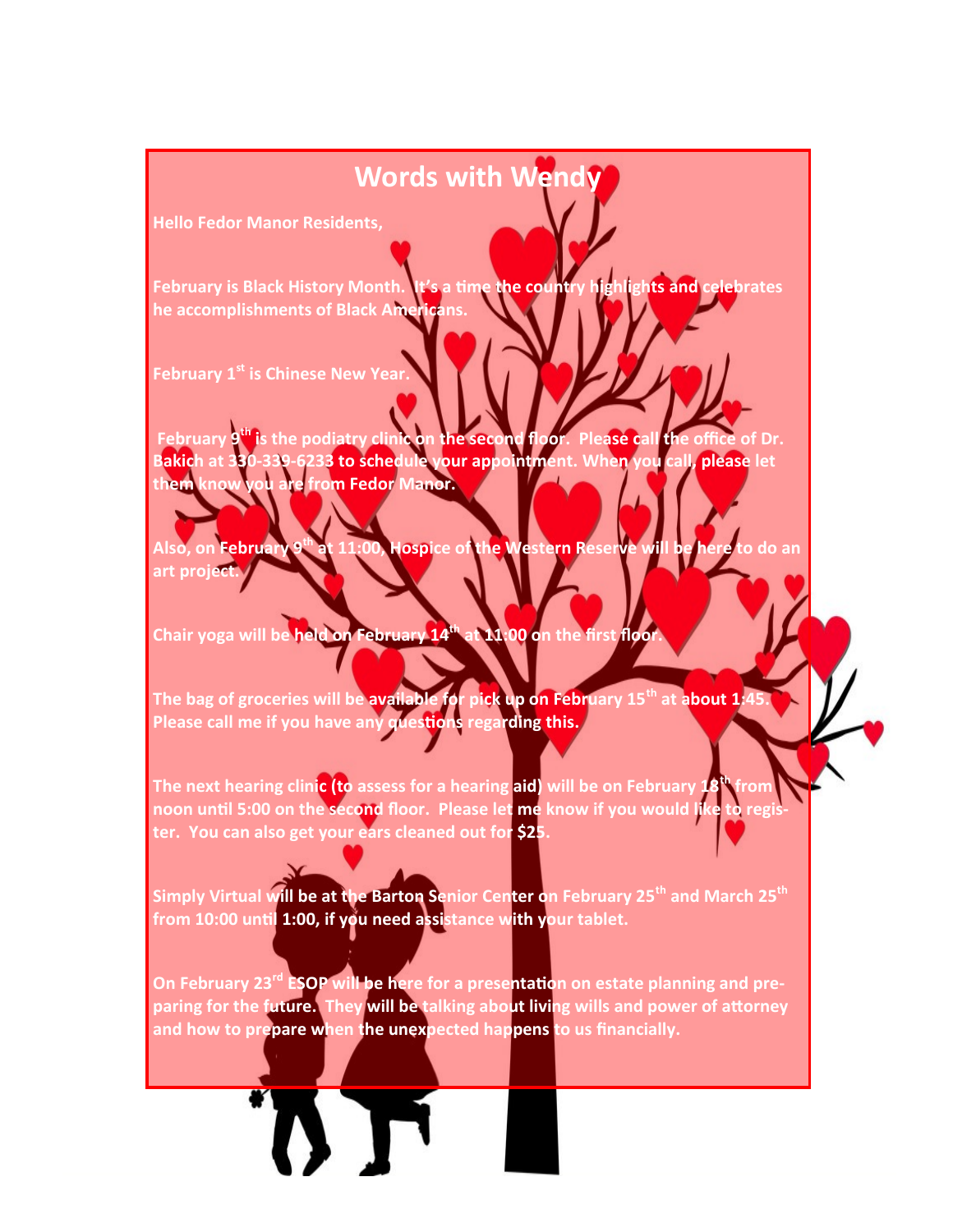# **Words with Wendy**

**On February 24th, Dr. Anna van Heeckeren, Chief Veterinary Officer for One Health Organization, will be here to discuss planning for your pet care needs. The presentation will begin at noon on the first floor.** 

**Please sign up if you are interested in attending** 

**Here is some information on health care power of attorney and livit** 

**A living will declaration means a legal document that lets a competent adult specify what health care the person wants or does not want when he or she becomes terminally ill or permanently unconscious and can no longer make his or her wishes known.**

**A health care power of attorney means a legal document that lets a person authorize an agent to make health care decisions for the person in most health care situations when the person can no longer make such decisions.**

**In short, you can write down in your own words what your medical wishes are and appoint someone you trust to advocate for those wishes if you are not able to. The person you select to be your advocate, should have a copy of the form and understand your wishes regarding end -of -life care. You can list more than one person. The form needs to be notarized or you can have two witnesses witness your signature. The witnesses can't be related by blood, marriage, or adoption and can't be your physician or the guardian of your estate.**

**Make sure your doctor has a copy of this legal document for your records and take it with you when you travel.** 

**There is also a place for organ donation enrollment which is optional.**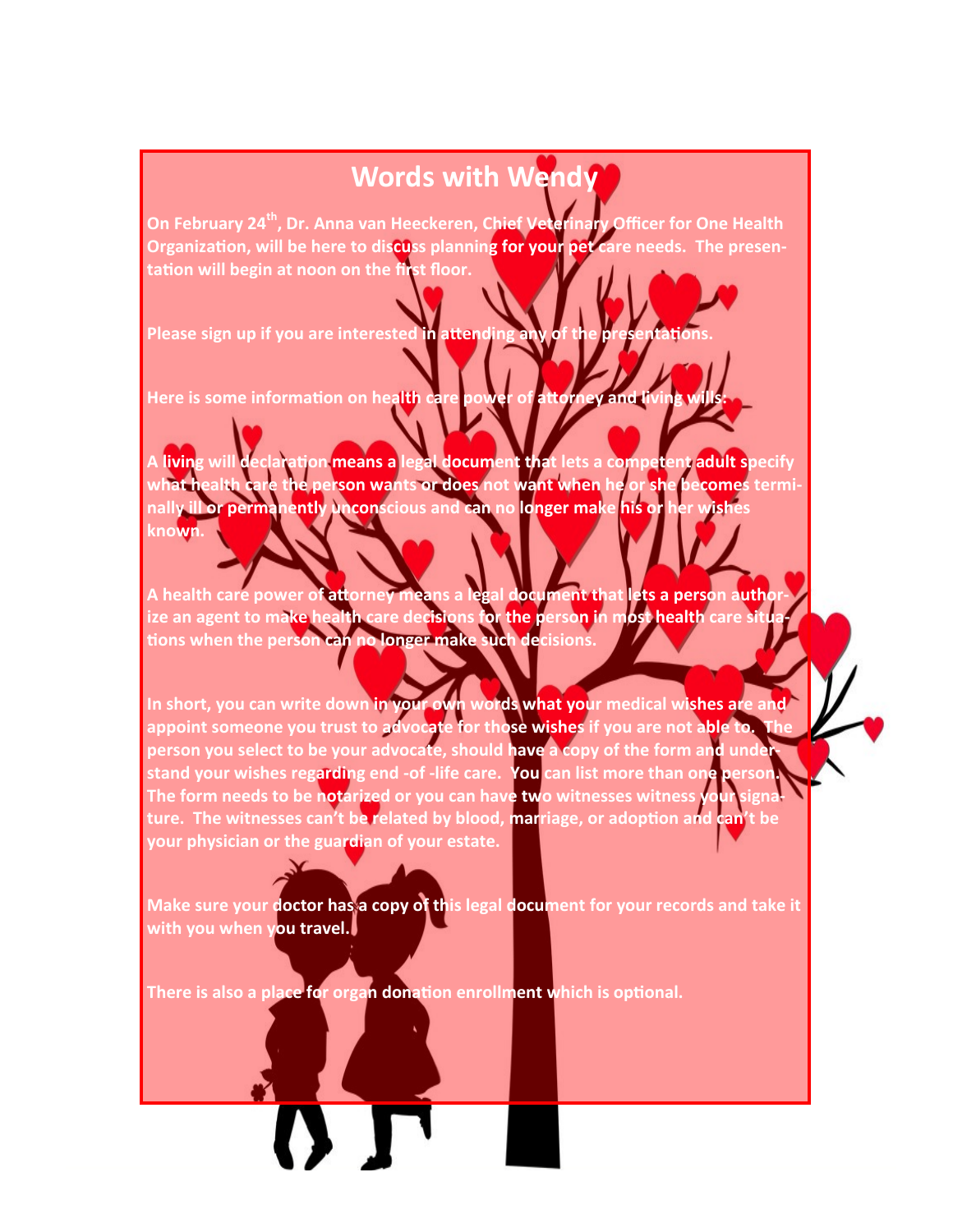## **Words with Wend**

You may change or revoke your documents at any tim

**The best time to discuss your wishes is long before an urgent decision is needed. This will ease the strain on your loved ones.** 

**Outside of my office, I have copies of the living wills and healthcare power of attorney for anyone interested. Please come to the presentation on the 23rd to learn more.**

**I also have medical information forms that you may want to put on your refrigerator in case paramedics are called to your home. There are copies on the first floor.**

Please reach out to me if you need my assistance. I will do my best to try to he **you.**

**Thank you,**

**Wendy LaCasse**

**Service Coordinator**

 $\blacklozenge$ 

**216-712-4010**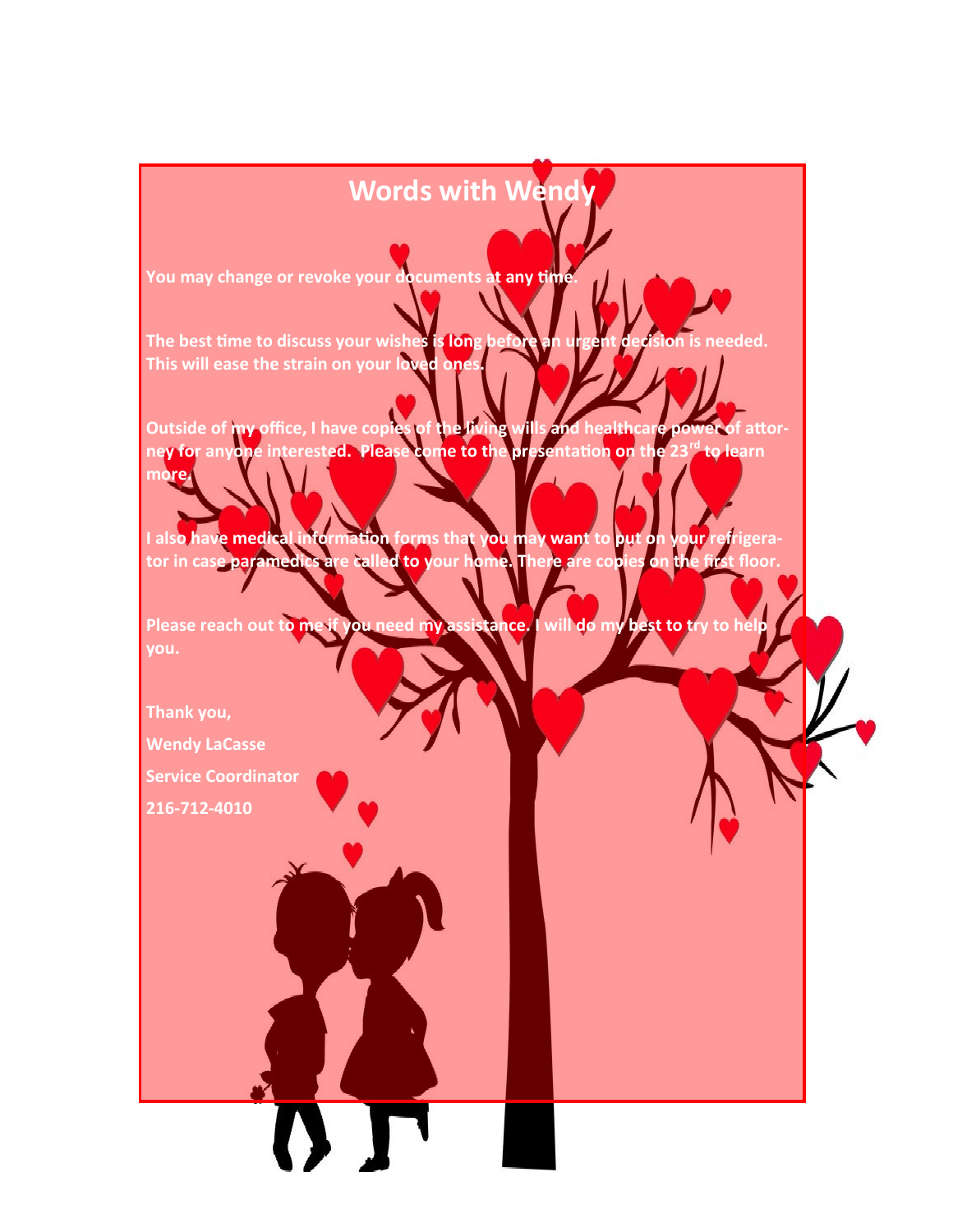**February Birthdays**

**Bienvenido Pena February 1st Apt 708 Carl Roach February 5t Jeanne Parti February Douglas Pratt Ioan Petrascu February 61 Pamela Nichols February 6th Marian Bremmer February 9th Jeremia Morariu February 9th Apt 406** Jacqueline Graham February 10th Apt810 **Beatrice Wirks February 10th Apt 613 Alice Caldwell February 11th Apt 508 Janice Craig February 12th Apt 907 William Copfer February 14th Apt 812 Aida Pagan February 22nd Apt 701 Patricia Leflore February 23rd Apt 515 Mildred Jenkins February 26th Apt 411 Milentije Miljkovic February 28th Apt 908**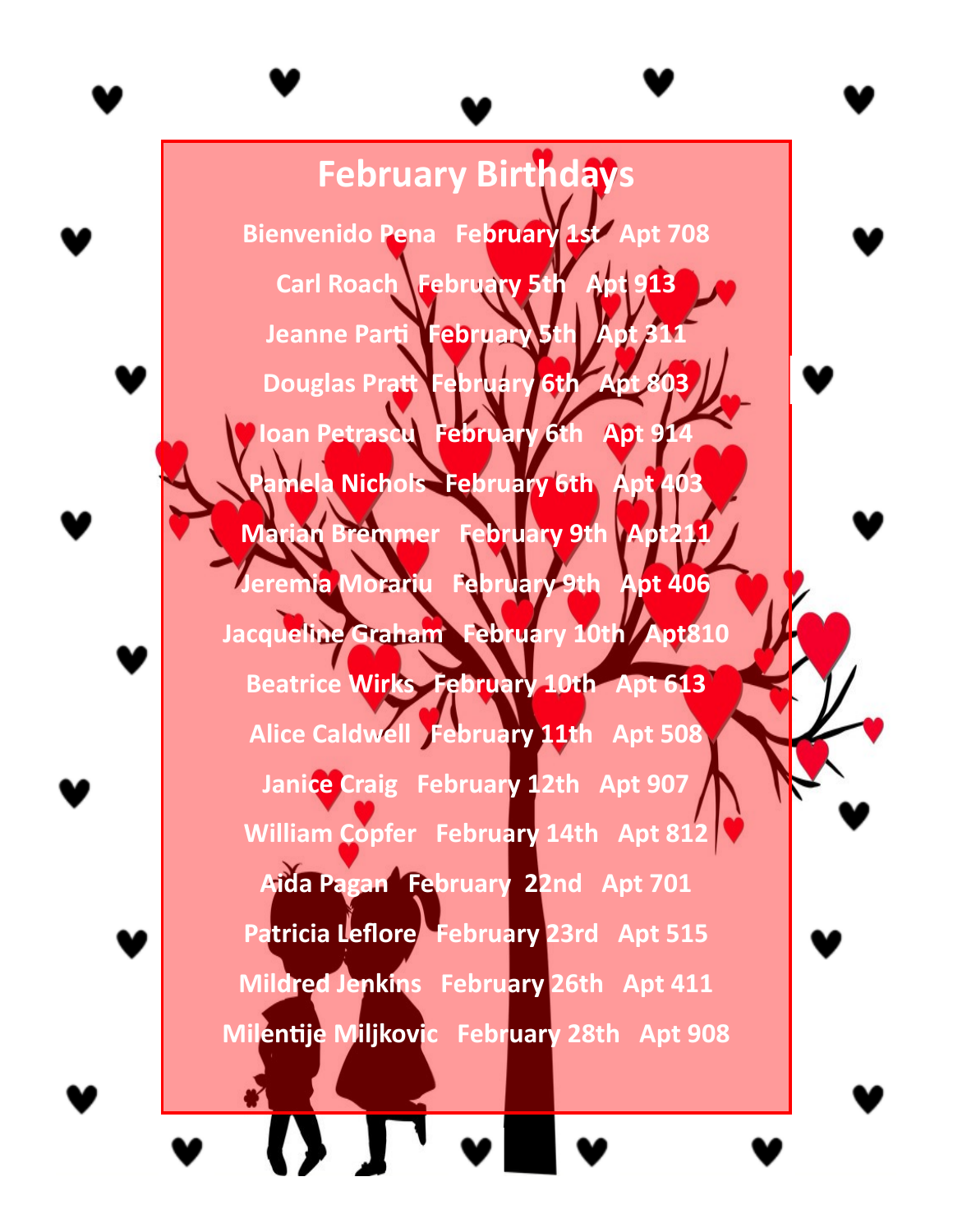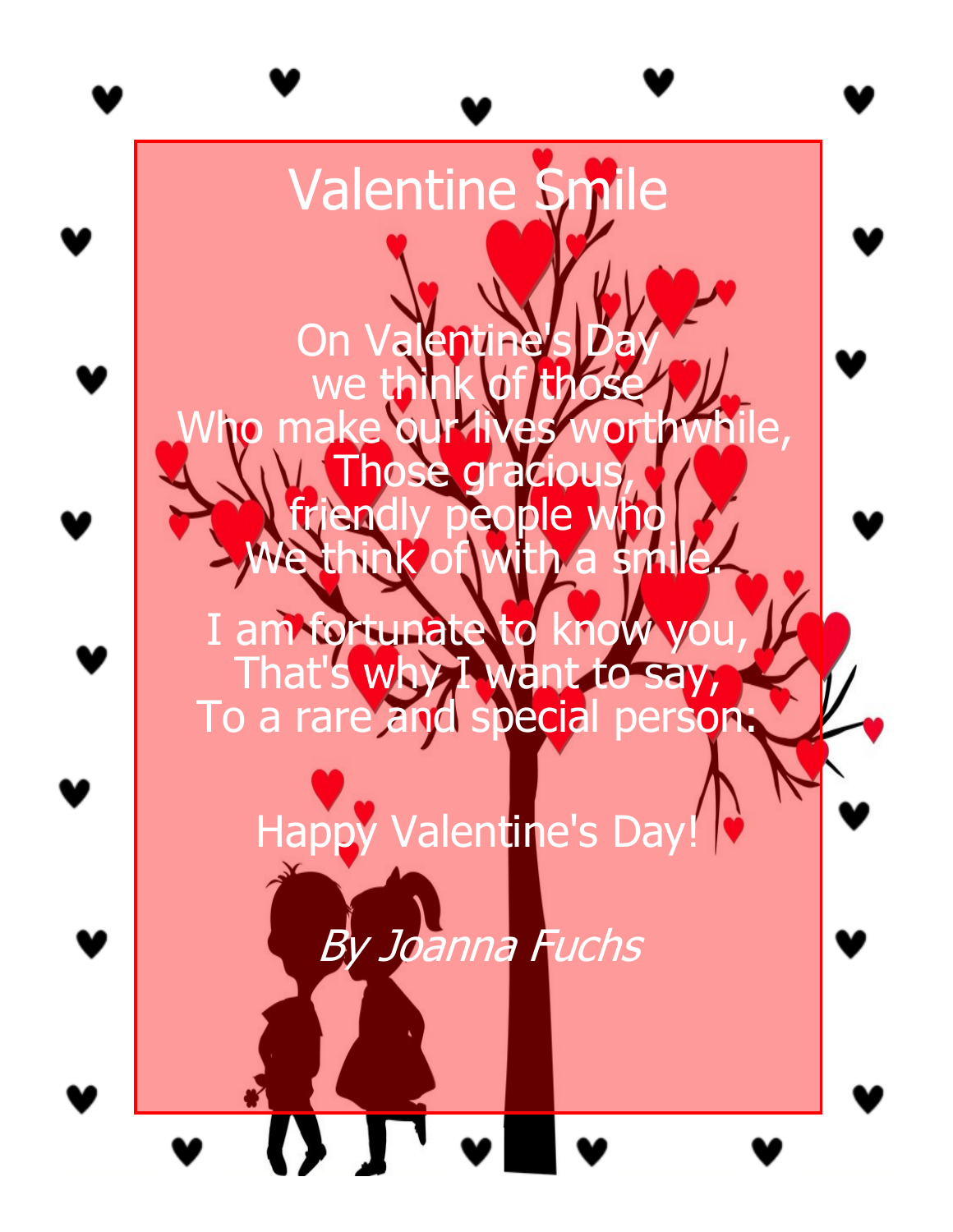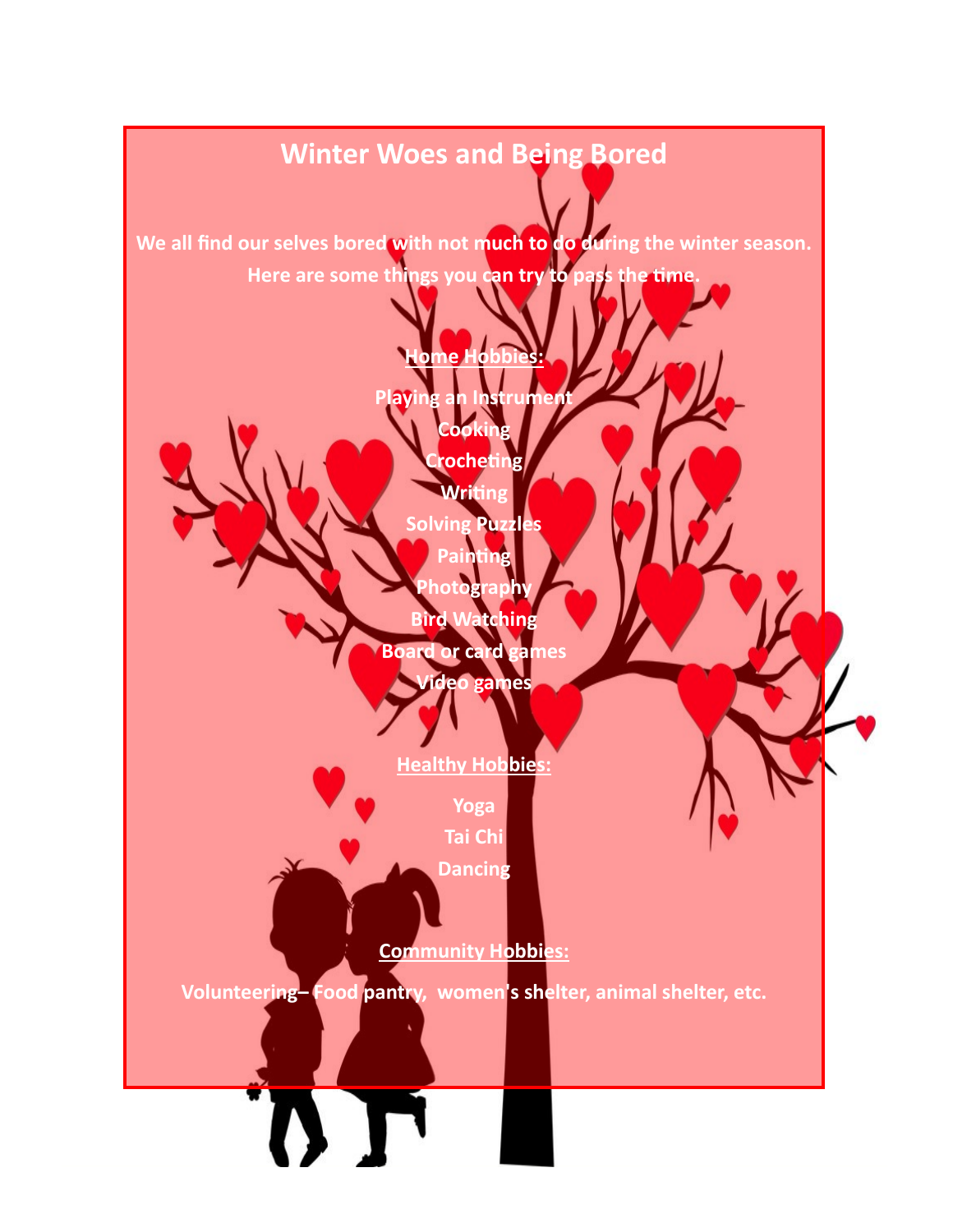